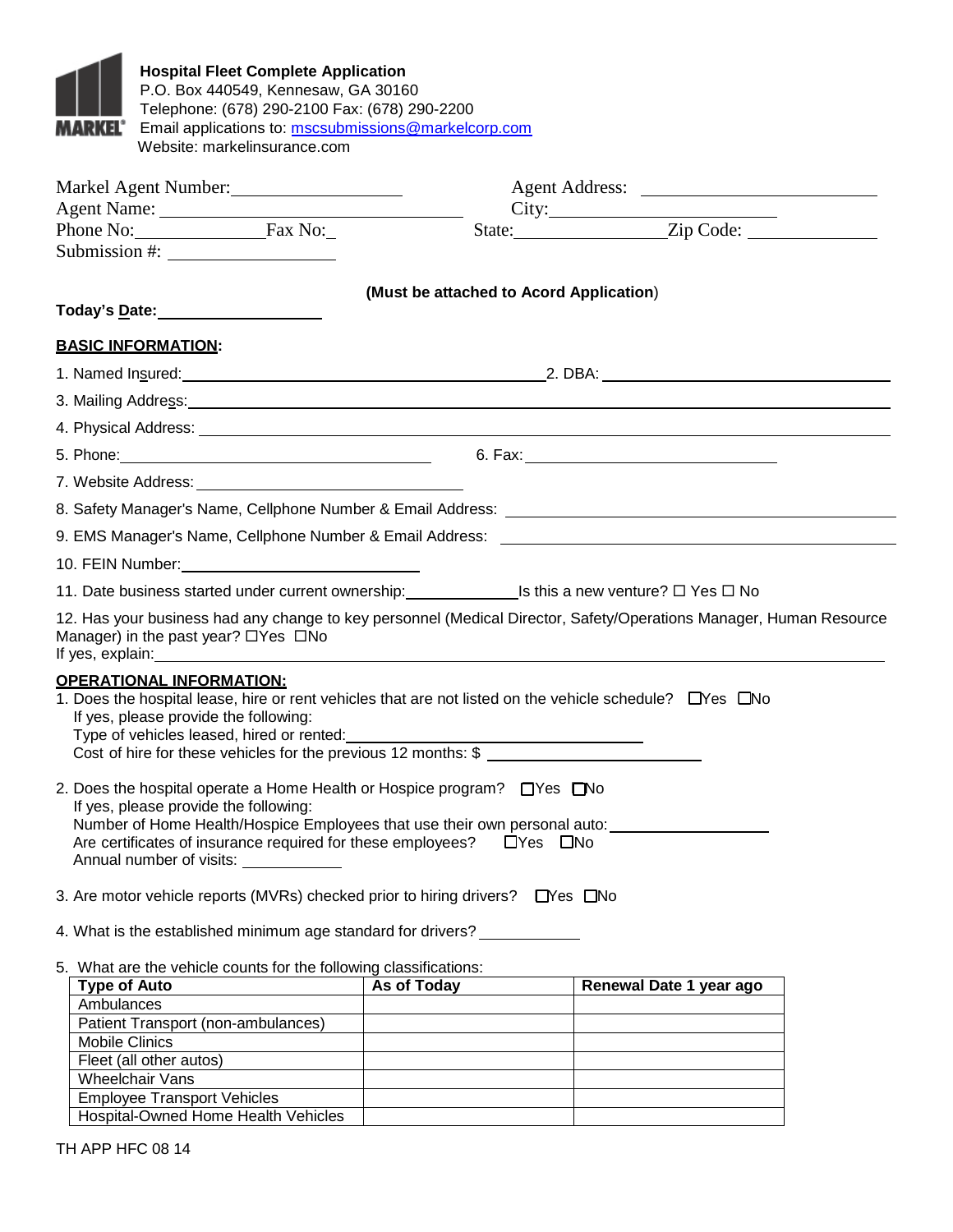- 6. Onboard Monitoring (OBM)  $\Box$  black box  $\Box$  cameras  $\Box$  GPS  $\Box$  stickers
	- a) Brand name of system(s):
- b) Date the system was installed:
- c) Number of vehicles currently installed with the system:
- d) Employee responsible for the management of the OBM:
- Name: Phone Number: Phone Number: Email:
- 
- 7. Patient Handling: Wheelchair
- a) Name the wheelchair tie-down occupant restraint system (WTORS) you use:
- b) Provide the product documentation that the WTORS meets SAE J2249 (WTORS) ISO 10542 standards.
- c) If you do not use a commercially develop WTORS, please provide a copy of the section of your SOP that outlines the manner in which you use the system to tie down a wheelchair and restrain its user.
- d) Please provide the section of your SOP that addresses the transportation of a scooter and its user:

#### **VEHICLE MAINTENANCE**

- 1. Is a condition report completed on each transport vehicle and its equipment on each shift?  $\Box$  Yes  $\Box$ No If no, please explain:
- 2. Does the maintenance schedule for your fleet meet or exceed the manufacturer's recommendations?  $\Box$  Yes  $\Box$  No If no please explain:
- 3. Who performs the maintenance on your fleet? Are they certified by the manufacturer?  $\Box$  Yes  $\Box$  No
- 4. Do you keep maintenance repair records on file for each vehicle?  $\Box$  Yes  $\Box$  No If no, please explain:
- 5. Do you perform any after-market vehicle modifications?  $\Box$  Yes  $\Box$  No If no, please explain:

### **HUMAN RESOURCE**

- 1. Please provide the following information for the person who is responsible for new employee orientation: Name: Title: Cell Phone: Email:
- 2. Check all that apply to your employee selection process:  $\Box$  Written Application  $\Box$  Job Specific Physical Examination  $\Box$  Psychological Testing  $\Box$  Criminal Background Check  $\Box$  MVR Check  $\Box$  Obtain evidence of Pertinent Certification Licensure □ Post Employment Drug Screening 3. Is previous ambulance driving experience required on new hires?  $\Box$  Yes  $\Box$  No If yes, how many years?
- 4. Please provide the name of the driver training program(s) that you provide or participate in: □ EVOC CCEVO DArrive Alive Do No Harm COther: # of Classroom Hours:\_\_\_\_\_\_\_\_\_\_\_\_\_\_\_\_ # of Behind the Wheel Hours:
- 5. How many drivers were added in the past 12 months? How many drivers were added in the past 12 months?<br>How many drivers left or were let go in the past 12 months?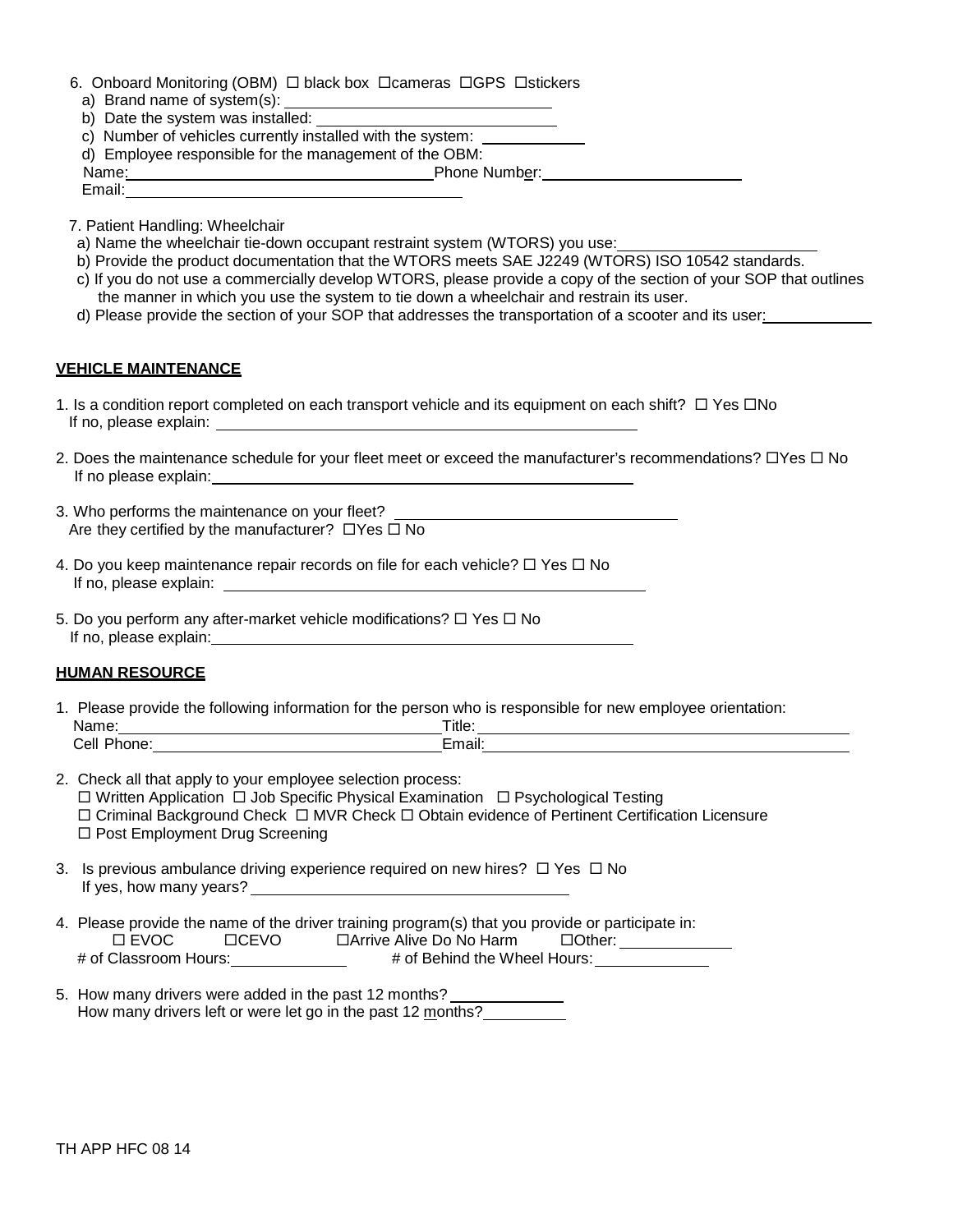#### **SAFETY/RISK MANAGEMENT**

- 1. Is a record kept of each request for service?  $\Box$  Yes  $\Box$  No
- 2. Is a trip ticket for billing purposes completed for each transport?  $\Box$  Yes  $\Box$  No
- 3. Is a patient care report (PCR) completed for each transport in which medical care, evaluation or observation has been performed?  $\Box$  Yes  $\Box$  No  $\Box$  N/A
- 4. What % of your trip tickets and call reports are reviewed for completeness, legibility and when applicable, clinical content?

| How frequently are they reviewed? $\square$ Daily $\square$ Weekly $\square$ Other: |        |
|-------------------------------------------------------------------------------------|--------|
| Who is responsible for the reviews?                                                 |        |
| Name:                                                                               | Title: |
| Phone $#$ :                                                                         | Email: |

5. If operating ambulances:

At what speed may your ambulances operate with the Emergency Warning Systems (EWS) activated? Who determines when the EWS is to be activated?

- 6. Are your vehicles always locked when unattended?  $\Box$  Yes  $\Box$  No
- 7. Do you require third party riders (non patient/ non EMS personnel) to sit in the front passenger seat unless the patient's well being requires the rider to be in the back of the vehicle?  $\Box$  Yes  $\Box$  No
- 8. Does your service maintain accident files?  $\Box$  Yes  $\Box$  No If yes, for how long do your keep the files?
- 9. Are safety violations (i.e. auto crashes) part of your progressive discipline process?  $\Box$  Yes $\Box$  No
- 10. Does your service have a Medical Equipment Failure policy?  $\Box$  Yes  $\Box$  No If yes, does it address checking, charging and replacing batteries for medical equipment?  $\Box$  Yes  $\Box$  No
- 11. Do you have a violent patient restraint policy?  $\Box$  Yes  $\Box$  No

## **LIMITS OPTIONS**

 \$1,000,000 Combined Single Limit Bodily Injury & Property Damage \$2,000,000 Combined Single Limit Bodily Injury & Property Damage Automobile Liability Limits (check one):

 $\square$ \$500  $\square$ \$1,000  $\square$ \$2,000 Auto Physical Damage Deductible Options (check one):<br>  $\Box$ \$500  $\Box$ \$1,000  $\Box$ \$2,000

Deductible: □\$500 □\$1,000 Inland Marine (mobile ambulance equipment/supplies): Blanket limit: